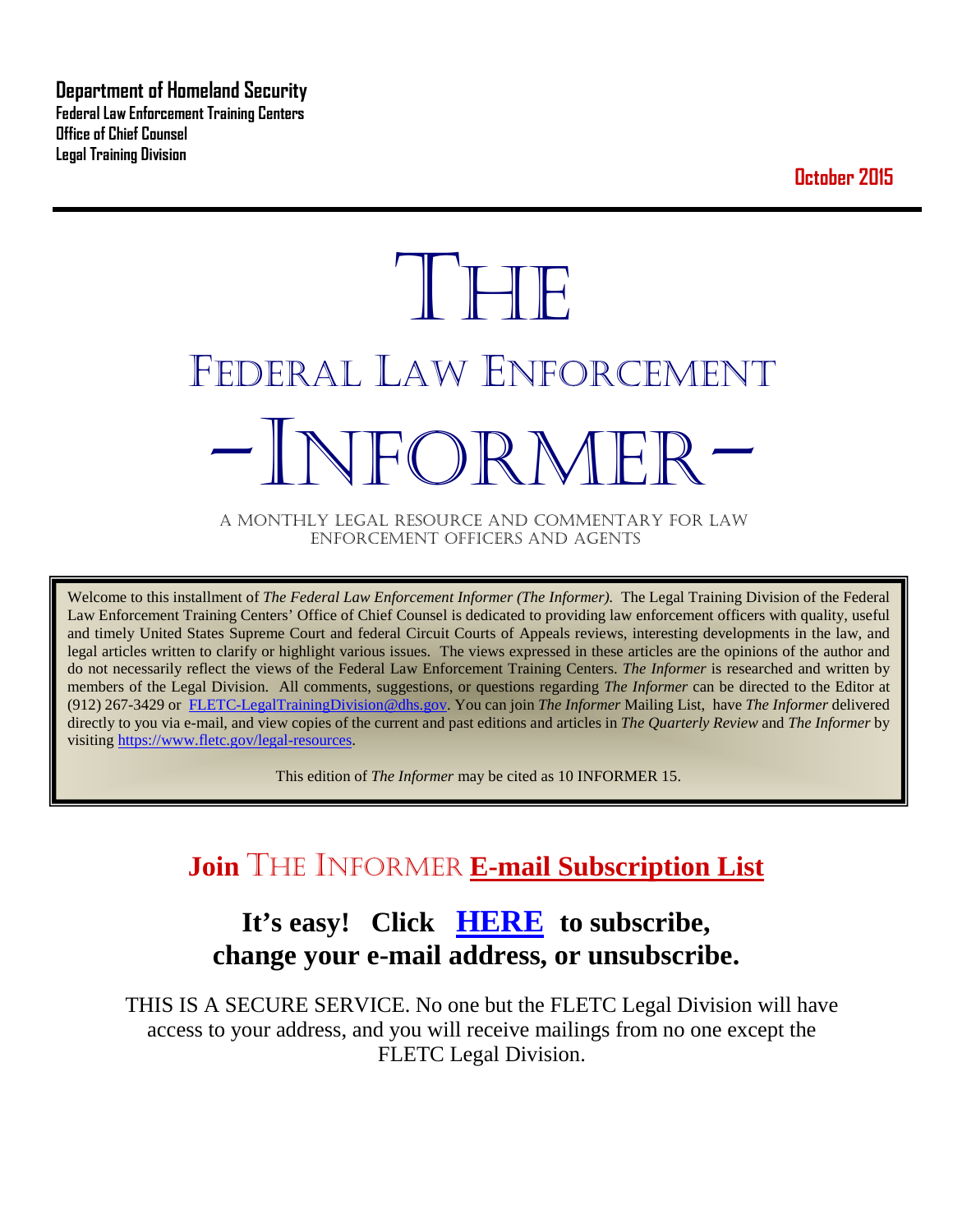# **The Informer – October 2015**

### **Case Summaries**

♦

### **[Circuit Courts of Appeals](#page-3-0)**

### **[First Circuit](#page-3-1)**

**United States v. Hinkley:** Whether the defendant was in custody for *Miranda* purposes, whether the defendant's consent to search was voluntary, and whether the officer was required to repeat *Miranda* warnings after a break in questioning.....................**[4](#page-3-2) [Second Circuit](#page-4-0) Unites States v Diaz. :** Whether an officer had reasonable suspicion to conduct a traffic stop after the defendant crossed the fog line.....................................................................**[5](#page-4-1) United States v. Levy:** Whether a CBP officer's inspection and copying of the defendant's notebook was supported by reasonable suspicion, whether a CBP officer could rely on information provided by another federal agency to support reasonable suspicion, and whether the CBP officer was authorized to investigate an offense that fell outside the scope of his official duties..........................................................**[6](#page-4-2) Sixth [Circuit](#page-6-0) United States v. Brown:** Whether an officer established probable cause in his search warrant affidavit, and whether the information provided was stale.................................**[7](#page-6-1) [Ninth Circuit](#page-7-0) United States v. Fowlkes:** Whether exigent circumstances justified the warrantless entry into the defendant's apartment, and whether the warrantless seizure of a plastic bag protruding from the defendant's body was reasonable.........................................................**[8](#page-7-1) [District of Columbia Circuit](#page-8-0)**

**United States v. Weaver:** Whether a violation of the knock-and-announce rule during the execution of an arrest warrant required suppression of evidence discovered inside the defendant's apartment............................................................................................................**[9](#page-8-1)**

### ♦

# **FLETC Informer Webinar Series**

### **1. Law Enforcement Legal Refresher Training**

2-hour webinar presented by Bruce-Alan Barnard, FLETC Legal Division

This two-hour block of instruction focuses on *Fourth* and *Fifth Amendment* law and is designed to meet the training requirements for state and federal law enforcement officers who have mandated two-hour legal refresher training requirements.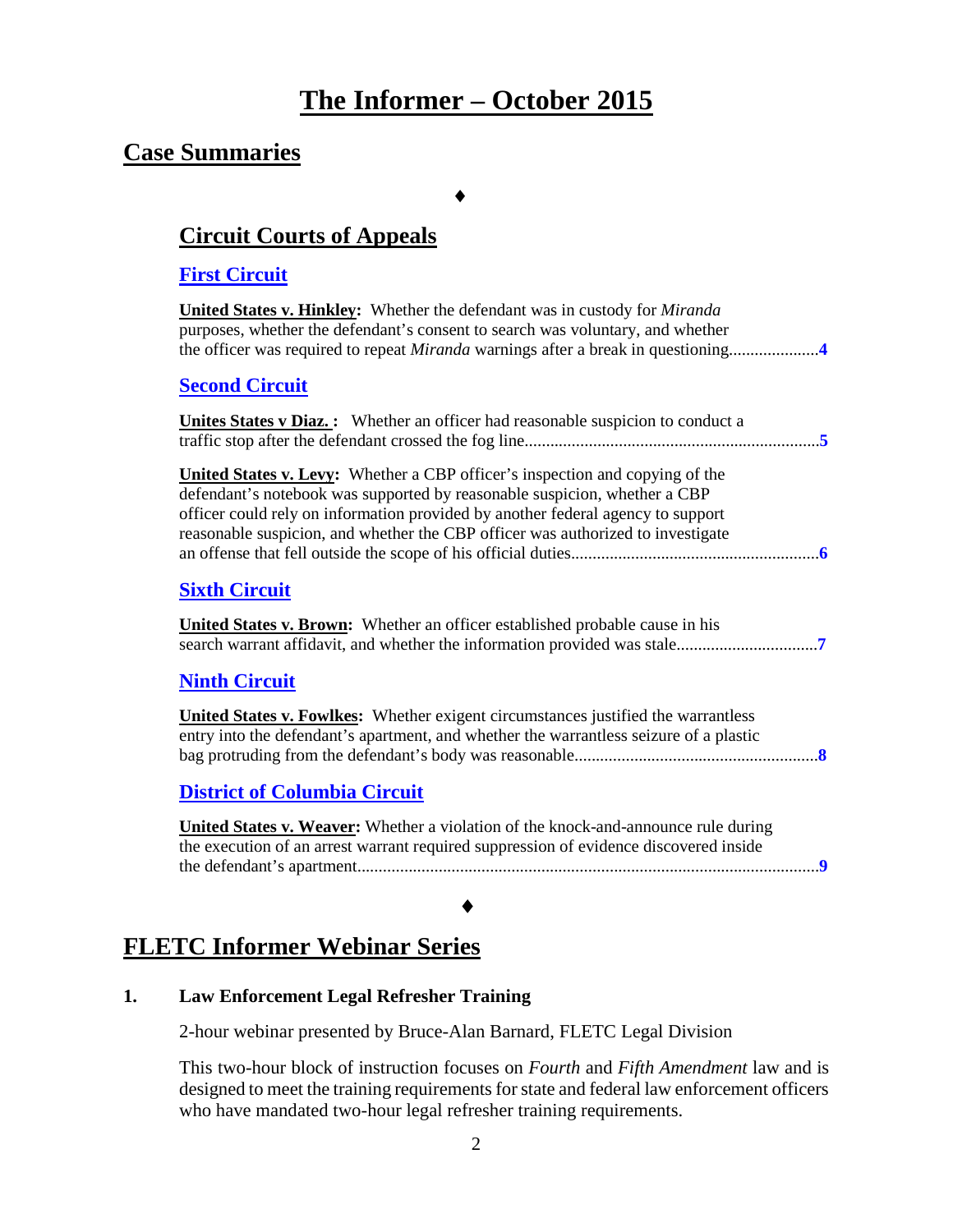### **Date and Time: Tuesday November 24, 2015 2:30 p.m. EST**

**To join this webinar: <https://share.dhs.gov/lgd0312>**

#### ♦

### **To participate in a FLETC Informer Webinar:**

- 1. Click on the appropriate link above to access the Homeland Security Information Network (HSIN).
- 2. If you have a HSIN account, enter with your login and password information.
- 3. If you do not have a HSIN account click on the button next to "Enter as a Guest."
- 4. Enter your name and click the "Enter" button.
- 5. You will now be in the meeting room and will be able to participate in the webinar.
- 6. Even though meeting rooms may be accessed before a webinar, there may be times when a meeting room is closed while an instructor is setting up the room.
- 7. Meeting rooms will be open and fully accessible at least one-hour before a scheduled webinar.
- 8. Training certificates will be provided at the conclusion of each webinar.

**\*\*\*\*\*\*\*\*\*\*\*\*\*\*\*\*\*\*\*\*\*\*\*\*\*\*\*\*\*\*\*\*\*\*\*\*\*\*\*\*\*\*\*\*\*\*\*\*\*\*\*\*\*\*\*\*\*\*\*\*\*\*\*\*\*\*\*\*\*\*\*\*\*\*\***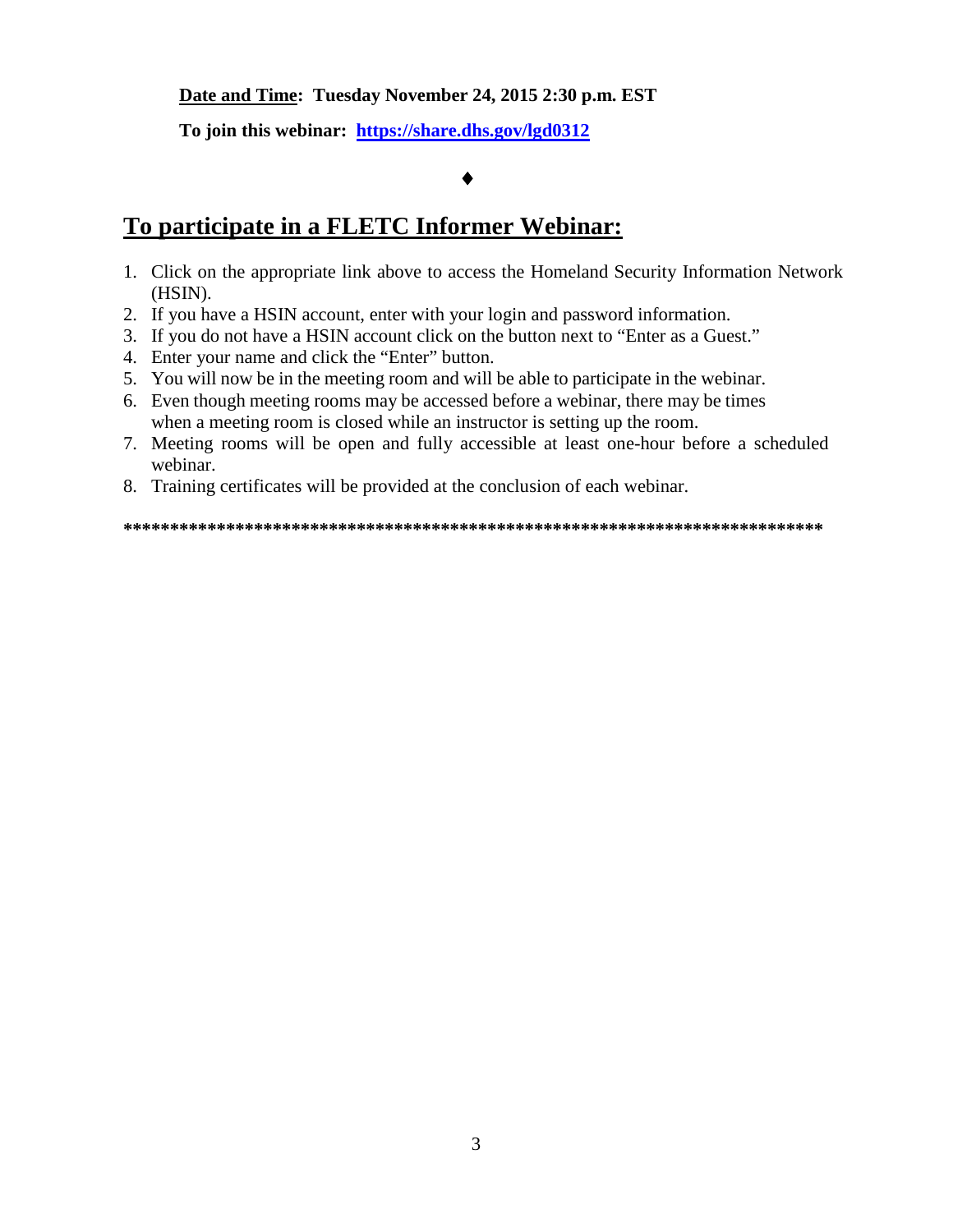# CASE SUMMARIES

# Circuit Courts of Appeal

# <span id="page-3-1"></span><span id="page-3-0"></span>**First Circuit**

### <span id="page-3-2"></span>**United States v. Hinkley, 2015 U.S. App. LEXIS 17215 (1st Cir. Me. Sept. 30, 2015)**

On July 19, 2012, police officers received a report that Hinkley had inappropriate contact with two boys at his apartment. An officer spoke with Hinkley and asked him to come to the police station for an interview. Hinkley agreed and transported himself to the police station. At the beginning of the interview the officer told Hinkley that he was not in custody, asked him if he would mind if the door was closed and reminded Hinkley how to exit the police station in the event of an emergency. Twenty-nine minutes into the interview, the officer told Hinkley that he was still free to leave. Approximately thirty-nine minutes into the interview, the officer told Hinkley that he was no longer free to leave, and advised Hinkley of his *Miranda* warnings. Hinkley told the officer he understood his rights and continued to answer questions. In addition, Hinkley signed a consent-to-search form for his apartment. During the search, officers discovered images of child pornography on Hinkley's computer. The officers arrested Hinkley and transported him to jail.

On July 20, 2012, the officer interviewed Hinkley again. Before asking Hinkley any questions, the officer asked Hinkley if he remembered the *Miranda* warnings he had received the previous day. Hinkley told the officer he remembered the *Miranda* warnings, and when the officer asked Hinkley whether he wanted the warnings repeated, Hinkley said no. No new *Miranda* warnings were provided and Hinkley made incriminating statements.

First, Hinkley argued his statements from the July 19 interview should have been suppressed. Hinkley claimed he was in custody from the beginning of the interview, but did not receive *Miranda* warnings until thirty-eight minutes later.

The court disagreed. Hinkley arrived voluntarily at the police station and was told at the beginning of the interview, and again twenty-nine minutes into the interview, that he was free to leave. In addition, Hinkley was never restrained, and one officer only interviewed him. The court found the mere fact an interview occurs at a police station does not automatically create a custodial situation. Consequently, the court held Hinkley was not in custody for *Miranda*  purposes at the beginning of the interview and *Miranda* warnings were not required until thirtyeight minutes into the interview when the officer told Hinkley that he was no longer free to leave. The court further held Hinkley made a valid waiver of his *Miranda* rights by making uncoerced statements to the officer after acknowledging that he understood his rights.

Second, Hinkley argued the physical evidence seized from his apartment should have been suppressed because Hinkley only consented to the search after the officer told him that his apartment would be searched eventually, with or without his consent.

Again, the court disagreed. The court held Hinkley's consent was not rendered involuntary by the officer's statement to Hinkley, as it was reasonable for the officer to believe that he would be able to obtain a warrant to search the apartment even if Hinkley refused consent to search.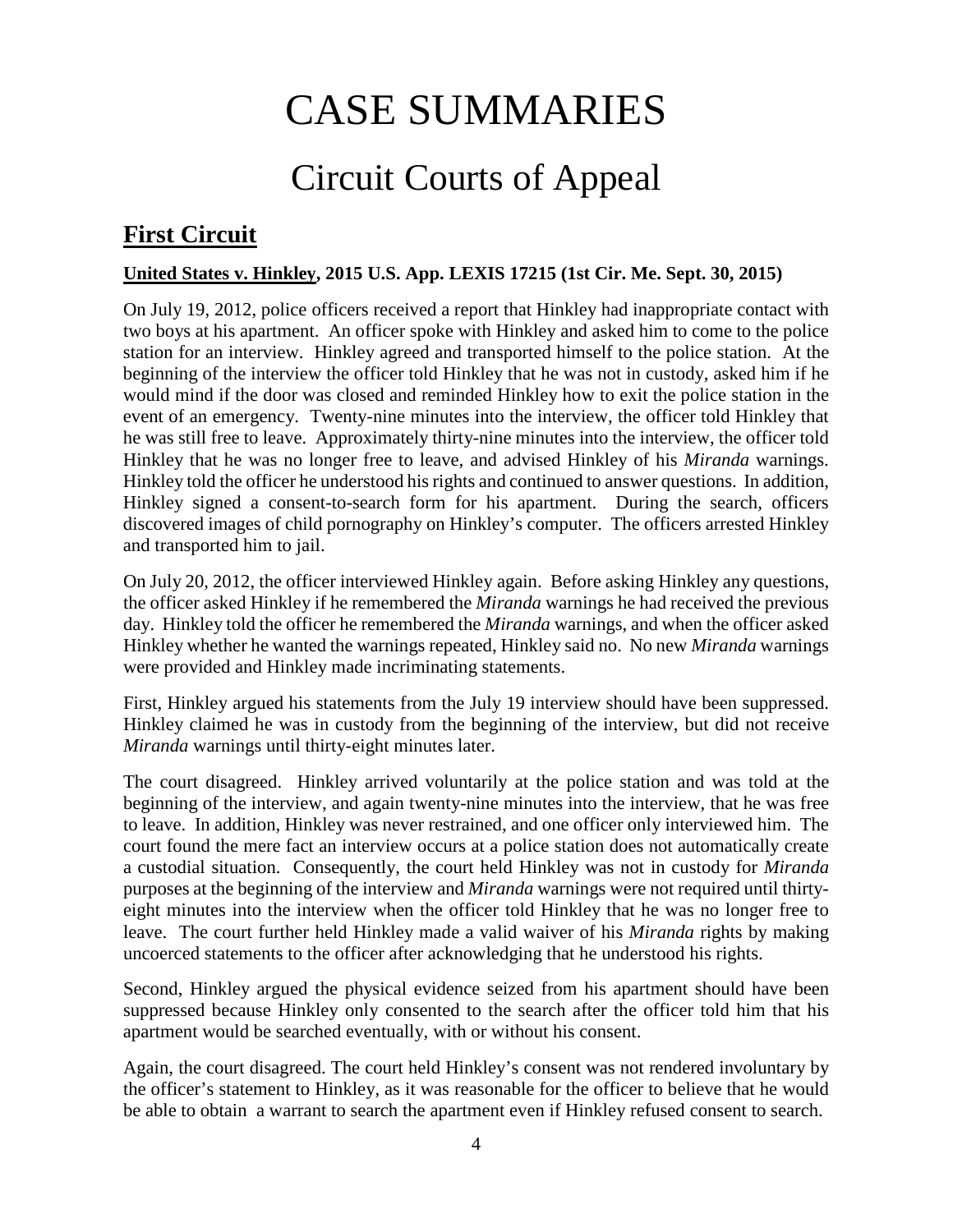Finally, Hinkley argued his statements from July 20 should have been suppressed because the officer was required to re-administer the full *Miranda* warnings rather than ask Hinkley if he recalled the warnings from the previous day.

The court stated that once effective *Miranda* warnings are administered, those warnings remain in effect until the passage of time or an intervening event makes the defendant unable to fully consider the consequences of waiving them. In this case, Hinkley acknowledged that he remembered the *Miranda* warnings, remained familiar with them, and did not need them repeated less than twenty-four hours after he received them the first time. As a result, the court found there was no indication the passage of time was long enough to make Hinkley's second waiver involuntary; therefore, his statements to the officer on July 20 were admissible.

Click **[HERE](http://cases.justia.com/federal/appellate-courts/ca1/14-1821/14-1821-2015-09-30.pdf?ts=1443645005)** for the court's opinion.

\*\*\*\*\*

## <span id="page-4-0"></span>**Second Circuit**

### <span id="page-4-1"></span>**United States v. Diaz, 2015 U.S. App. LEXIS 15920 (2d Cir. N.Y. Sept. 8, 2015)**

A police officer in Meridian, Mississippi stopped an 18-wheel tractor-trailer after he saw the right rear wheels of the trailer twice cross the solid white fog line on the right side of road. The officer believed crossing the fog line constituted careless driving in violation of Mississippi state law. A subsequent search of the truck revealed large quantities of heroin and cocaine. As a result, the government indicted the occupants of the truck, Diaz and Wellington, with conspiracy to possess with intent to distribute heroin and cocaine.

The district court granted the defendants' motion to suppress the drugs. The court held the government failed to establish that the momentary touching of the fog line by the trailer's rear wheels, without other evidence of careless driving, constituted a violation under Mississippi law.

The government appealed, arguing that the officer had reasonable suspicion to stop the defendants for careless driving after he saw the trailer's wheels cross the fog line.

The court agreed. First, the court recognized the trailer's touching or crossing the white fog line might be explained by circumstances other than carelessness. For example, the court noted a driver might swerve to avoid an object in the road. However, the court emphasized the question is not whether driver actually violated the careless driving statute, but whether an objectively reasonable officer could have formed a reasonable suspicion of carelessness under the circumstances. The court supported its position by citing several Mississippi Court of Appeals decisions, which held that an officer's observation of one or more lane-line incursions justified a traffic stop pursuant to the Mississippi careless driving statute. As a result, the court held when the officer saw the trailer's rear wheels cross the fog line, he had reasonable suspicion to justify the traffic stop.

Click **[HERE](http://cases.justia.com/federal/appellate-courts/ca2/14-2505/14-2505-2015-09-08.pdf?ts=1441722606)** for the court's opinion.

```
*****
```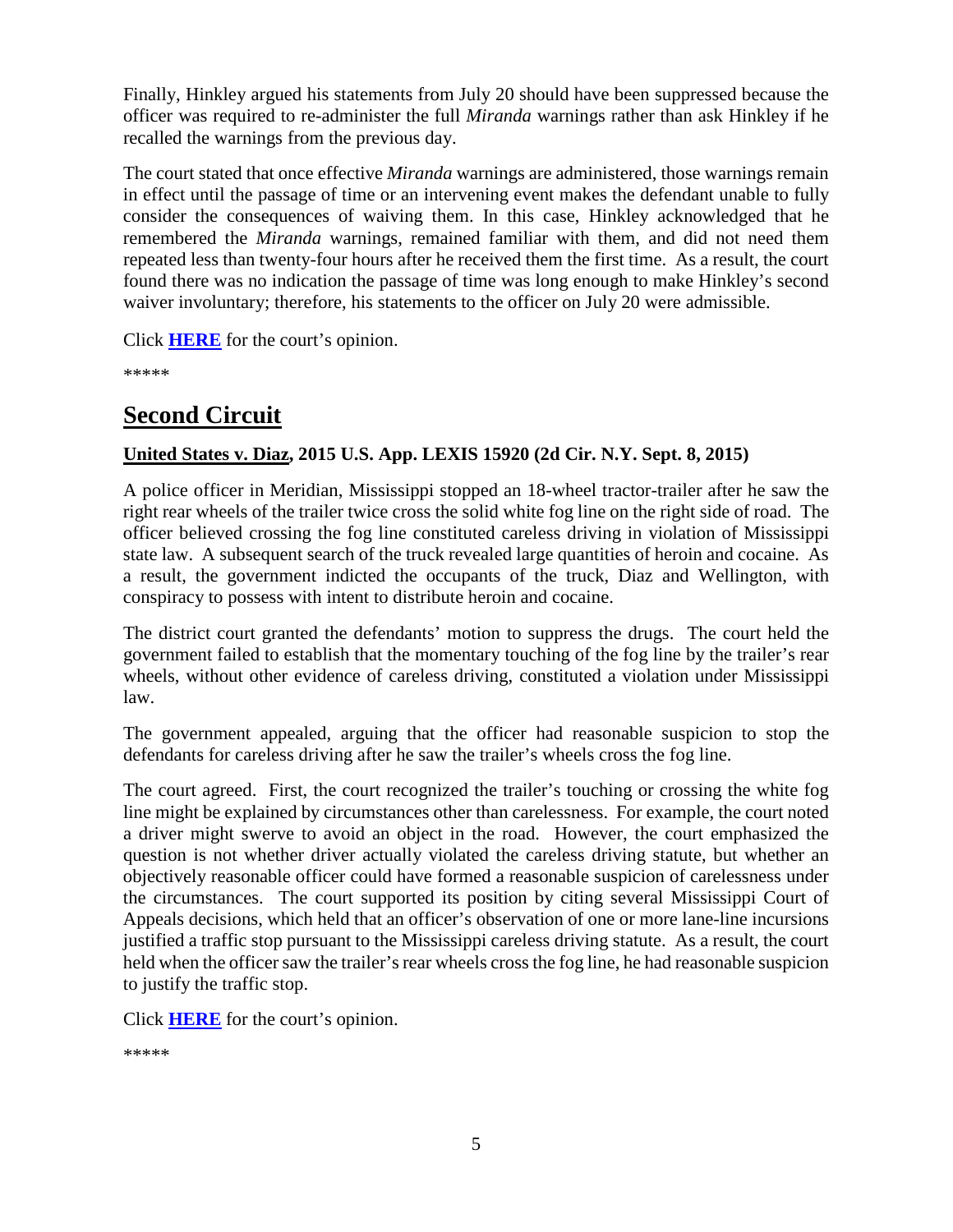### **United States v. Levy, 2015 U.S. App. LEXIS 17154 (2d Cir. Sept. 29, 2015)**

Following a business trip to Panama, Levy returned to the Miami International Airport to face criminal charges he expected to be filed against him. At the time, Levy was aware he was the target of a criminal investigation into a series of stock manipulation schemes. At the airport, United States Customs and Border Protection (CBP) officers detained Levy and escorted him to a holding area after receiving information about the investigation into Levy from a Drug Enforcement Administration (DEA) task force. Outside of Levy's presence, the CBP officers inspected Levy's luggage, focusing on a spiral-bound notebook that contained eighteen pages of Levy's handwritten notes on a variety of subjects related to Levy's business dealings. After CBP officers examined and photocopied the notebook, they returned it to Levy, who was allowed to leave the airport.

At trial, the government entered the photocopy of Levy's notebook into evidence. After Levy was convicted, he argued the district court should have suppressed the photocopy of the notebook. Levy claimed the search of the notebook was a "non-routine' border search because it went beyond what a traveler expects at a point of entry into the United States.

The court disagreed. First, the court recognized the government has border search authority to conduct "routine" searches of people and items entering the United States without any degree of suspicion. Had the CBP officers merely reviewed Levy's notebook and returned it to him without copying it, the court had no doubt the search would have been "routine." However, the court added, whether searching and copying Levy's notebook constituted a "routine" border search that could be conducted without reasonable suspicion was debatable. Nevertheless, the court declined to decide the issue, instead holding the CBP officers' inspection and copying of the notebook was supported by reasonable suspicion that Levy was engaged in a financial crime. The court concluded that based on the information provided by the DEA task force, the CBP officers were aware of Levy's ongoing criminal participation in securities fraud schemes, which justified searching and copying Levy's notebook.

Second, the court concluded the CBP officers were entitled to rely on the information provided by the DEA task force to justify their search. Whether a Custom's official's reasonable suspicion arises entirely from his or her own investigation, or is prompted by another federal agency is irrelevant to the validity of a border search. The court stated the *Fourth Amendment* does not prohibit Customs officials from conducting a border search just because the search supports another federal agency's criminal investigation.

Finally, Levy argued that border searches conducted by the CBP, even at the prompting of another federal agency, should be confined to crimes the CBP is specifically authorized to investigate.

The court disagreed. While the primary purpose of a border search is to seize contraband property unlawfully brought into the United States, CBP officers are not required to ignore tangible or documentary evidence of other federal crimes. CBP officers have the authority to search and review a traveler's documents and other items at the border when they have reasonable suspicion the traveler is engaged in criminal activity, even if the crime falls outside the primary scope of their official duties.

Click **[HERE](http://cases.justia.com/federal/appellate-courts/ca2/14-338/14-338-2015-09-29.pdf?ts=1443537006)** for the court's opinion.

\*\*\*\*\*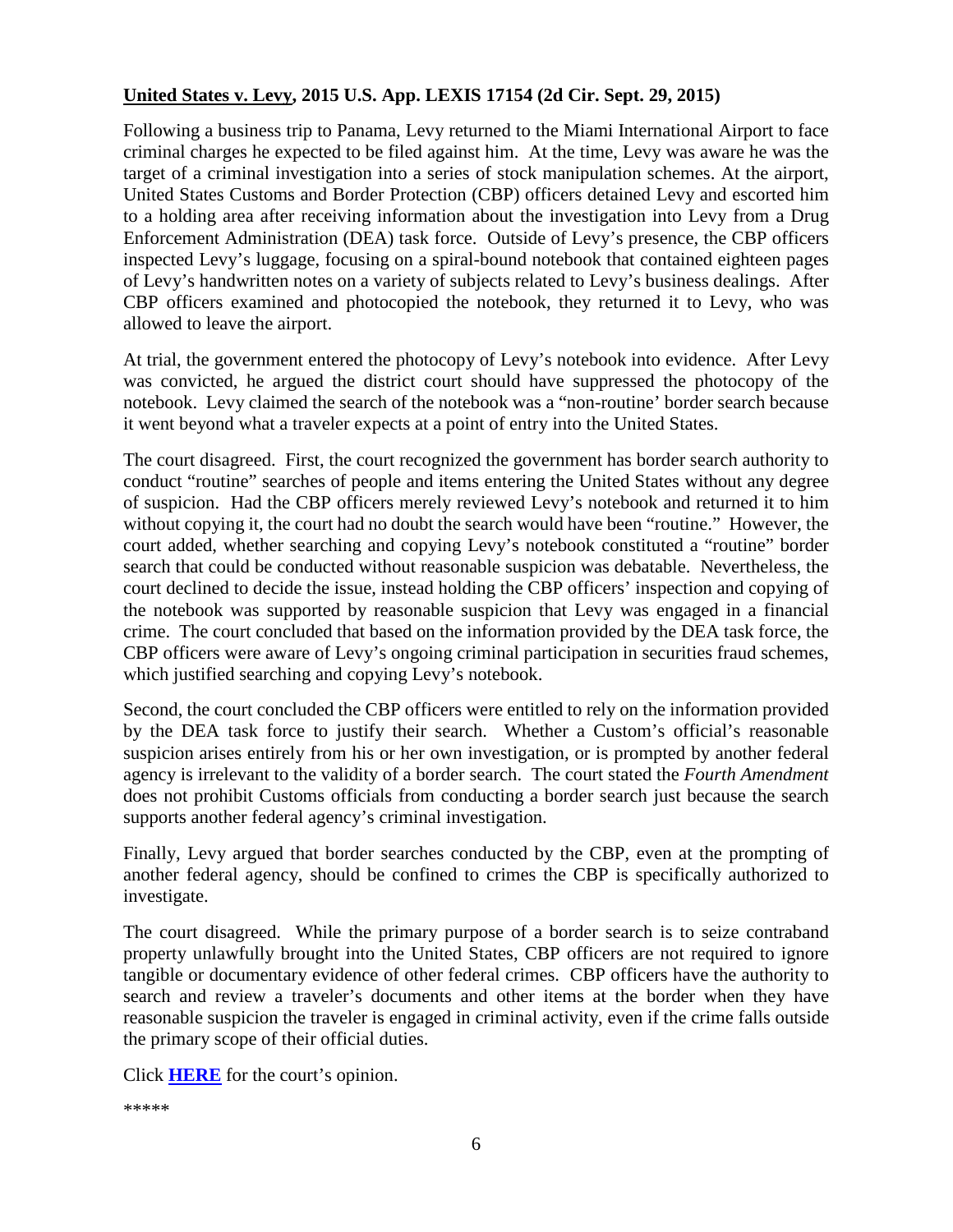# <span id="page-6-0"></span>**Sixth Circuit**

### <span id="page-6-1"></span>**United States v. Brown, 2015 U.S. App. LEXIS 16148 (6th Cir. Mich. September 11, 2015)**

On March 8, 2011, federal and state police officers arrested Middleton, Brown and Woods for attempted delivery of heroin after conducting a traffic stop on Woods' vehicle. In response to standard booking questions, Brown provided a home address and possessed a driver's license that listed the same address as his residence.

The next day, officers obtained a warrant to search Middleton's house. When officers executed the warrant, they discovered a vehicle registered to Brown on the street in front of Middleton's house. The vehicle registration listed the same address Brown had given the officers as his home address the day before. In addition, a drug-detection dog alerted to the odor of narcotics inside Brown's vehicle. A few days later, an agent with the Drug Enforcement Administration (DEA) discovered Brown had a prior conviction for drug distribution, and had served time in federal prison.

On March 30, 2011, the DEA agent applied for a warrant to search Brown's house for evidence related to drug trafficking. A magistrate judge issued the warrant, which officers executed on March 31, 2011, twenty-two days after Brown's arrest. Pursuant to the warrant, the agents found drugs, firearms, and ammunition inside Brown's house.

The government charged Brown with a variety of drug and firearms offenses.

Brown moved to suppress the evidence seized from his house. First, Brown argued the information in the agent's search warrant affidavit failed to establish probable cause because it did not establish a connection between illegal drug activity and Brown's house. Second, Brown argued the information contained in the agent's affidavit was stale.

The court held the agent's affidavit established a sufficient connection or nexus between drug trafficking and Brown's house to support the issuance of the search warrant. While the affidavit contained no evidence indicating Brown distributed drugs from his house, that he stored drugs at his house, or that any suspicious activity had taken place there, the affidavit presented the magistrate judge with more than an uncorroborated suspicion Brown was a key drug dealer. First, the affidavit identified Brown as a previously convicted drug dealer and detailed the DEA's investigation of Brown's involvement in an ongoing drug trafficking ring. Second, the affidavit contained information concerning a drug-dog's detection of drug odor in a vehicle registered in Brown's name at the address where he lived. As a result, the court concluded the magistrate judge could reasonably infer from these facts that Brown had recently used the vehicle registered to his home address to transport drugs, and there would be a fair probability a search of his house would result in the seizure of contraband or evidence of a crime.

The court further held the information contained in the agent's search warrant affidavit was not stale. The court noted staleness is measured by the circumstances of the case, not by the passage of time alone. In this case, the court found the nature of the crime suggested a continuous and ongoing drug trafficking conspiracy of which Brown was a member. As a result, the court concluded the information known to the agent did not become stale in the 22 days between Brown's arrest on March 8 and the agent's application to search Brown's house on March 30.

Click **[HERE](http://cases.justia.com/federal/appellate-courts/ca6/13-1761/13-1761-2015-09-11.pdf?ts=1441980068)** for the court's opinion. \*\*\*\*\*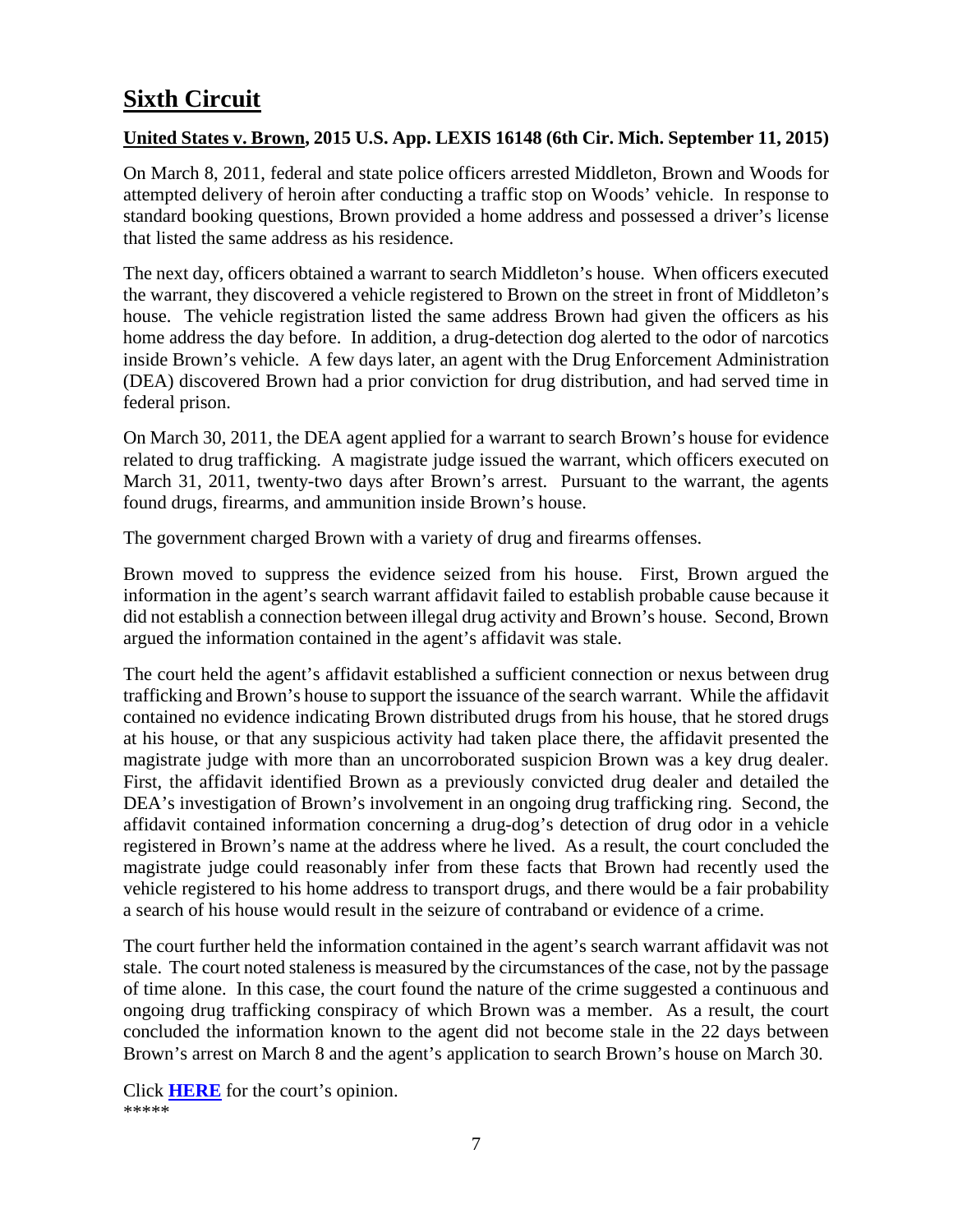# <span id="page-7-0"></span>**Ninth Circuit**

### <span id="page-7-1"></span>**United States v. Fowlkes, 2015 U.S. App. LEXIS 17097 (9th Cir. Cal. Sept. 28, 2015)**

On September 4, 2006, officers intercepted several phone calls that caused them to believe Fowlkes was planning to destroy or remove drugs and other evidence from his apartment. Within an hour of the last phone call, officers arrived at the apartment, entered without a warrant, handcuffed Fowlkes and conducted a protective sweep. During this time, the officers saw a handgun. The officers then obtained a warrant to search the apartment and seized crack cocaine, a digital scale and the handgun. At the conclusion of the search, the officers released Fowlkes.

On September 13, 2006, officers arrested Fowlkes for felony drug possession after witnessing what appeared to be a drug transaction, and transported him to the jail for processing. During intake, officers strip searched Fowlkes. After Fowlkes removed his clothing, officers saw him make a quick movement to his buttocks area with his hand in what appeared to be an attempt to push something into his rectum. One of the officers deployed his taser against Fowlkes while other officers handcuffed him. Once Fowlkes was secured, the officers saw a plastic bag partially protruding from Fowlkes' rectum. One of the officers forcibly removed the plastic bag in what was described as a "difficult, abrasive procedure." The officers discovered cocaine inside the plastic bag.

At trial, Fowlkes argued, among other things, the warrantless entry into his apartment on September 6 was unreasonable, and the subsequent search warrant was not supported by probable cause.

The court disagreed, holding exigent circumstances justified the warrantless entry into Fowlkes' apartment. Officers intercepted phone calls that suggested the presence of drugs and other evidence in Fowlkes' apartment, and that Fowlkes ordered its removal so the police could not seize it. As a result, the court concluded a reasonable police officer could have believed it was necessary to enter and secure Fowlkes' apartment to prevent Fowlkes from destroying evidence. In addition, the court found the one-hour lapse between the last intercepted call and the officers' entry into the apartment did not undermine the exigency of the situation, and that the warrant issued by the magistrate judge was supported by probable cause.

Fowlkes also argued the warrantless seizure of the plastic bag from within his body was unreasonable; therefore, the evidence the officers discovered inside the bag should have been suppressed.

The court agreed. First, the court held the warrantless visual strip search of Fowlkes during the jail intake process was reasonable. The court recognized the government's interest in preventing contraband from entering its prisons and jails, and that it would be impractical to require officers to obtain a warrant before conducting each individual visual search.

Second, the court did not determine whether the officers were required to obtain a warrant before retrieving the object from Fowlkes' rectum. However, assuming it would have been reasonable for the officers to seize the object without first obtaining a warrant, the court recognized the manner in which the officers removed the object still had to be reasonable.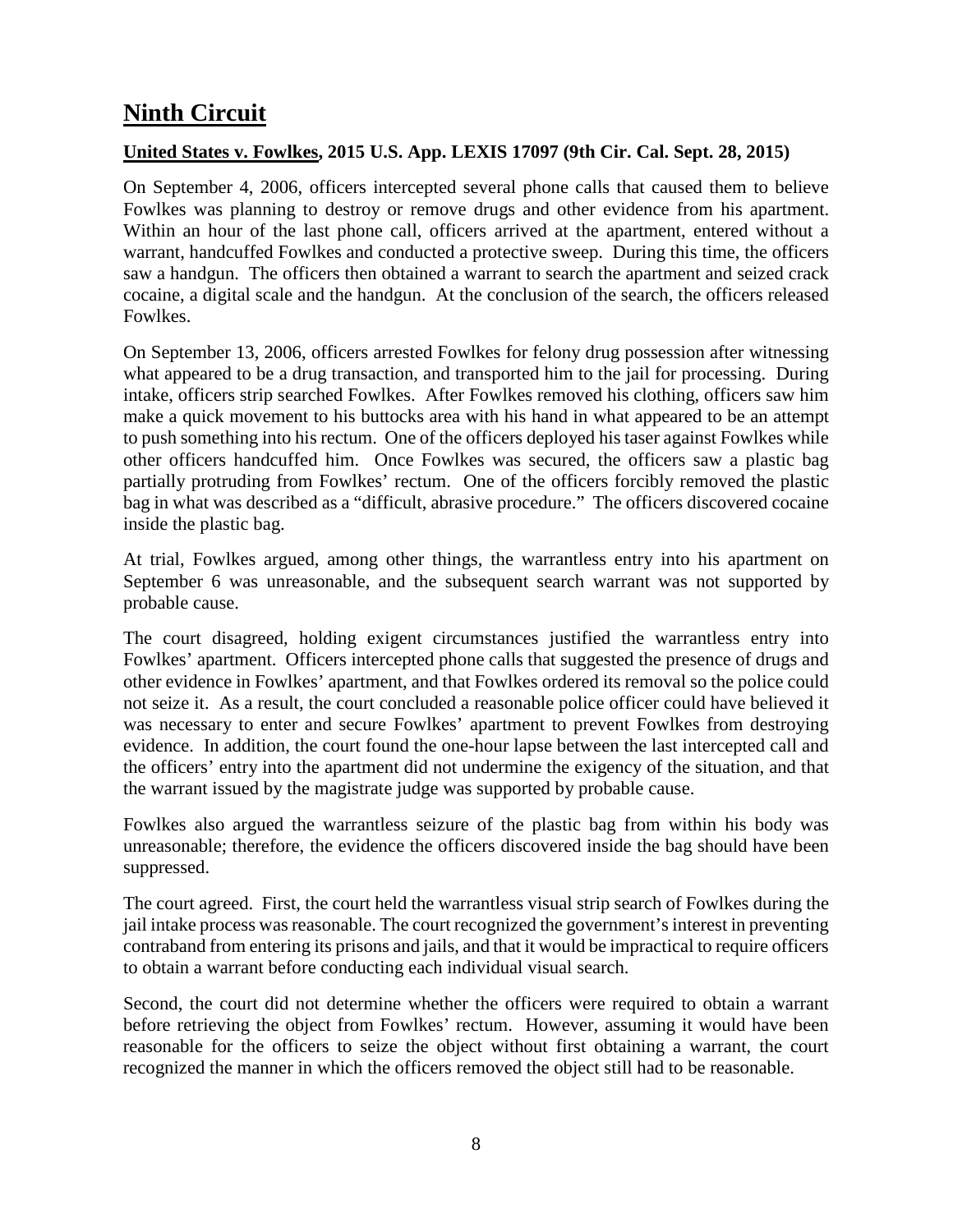Reviewing the totality of the circumstances, the court concluded the manner in which the officers removed the object from Fowlkes' rectum was unreasonable. First, the officers violated the jail's written policy for body cavity searches by failing to remove the evidence "under sanitary conditions," and by not using a "Physician, Nurse Practitioner, Registered Nurse, Licensed Vocational Nurse, or Emergency Medical Technician." Second, there was no evidence any of the officers had medical or any other relevant training on how to safely remove suspicious objects from an arrestee's rectum, or how to evaluate whether such removal could cause serious physical harm or death. Third, the officers did not offer Fowlkes options for removing the contraband or attempt to secure his compliance beforehand. The court noted the undisputed testimony by the officers established Fowlkes posed no threat to the officers, that was he was not flight risk, and there was no concern about the destruction of the evidence, as Fowlkes was handcuffed, tased and surrounded by five officers. In addition, there was no evidence a medical emergency existed that would have justified the immediate removal of the plastic bag from Fowlkes' rectum. Consequently, the court concluded the manner in which the officers seized the plastic bag from Fowlkes' rectum was unreasonable; therefore, the cocaine discovered inside it should have been suppressed.

Click **[HERE](http://cases.justia.com/federal/appellate-courts/ca9/11-50273/11-50273-2015-09-28.pdf?ts=1443459723)** for the court's opinion.

\*\*\*\*\*

# <span id="page-8-0"></span>**District of Columbia Circuit**

### <span id="page-8-1"></span>**United States v. Weaver, 2015 U.S. App. LEXIS 15763 (D.C. Cir. Sept. 4, 2015)**

Federal agents went to Weaver's apartment with a warrant for his arrest. After arriving at Weaver's building, the agents knocked on the apartment door twice. No one answered the door; however, the agents heard movement from inside the apartment. The agents were not concerned that Weaver would flee out a window, as the apartment was on a high floor. Less than a minute later, the agents announced "police" and immediately used a key they had obtained from the building manager to unlock the door and enter the apartment. The agents did not announce they had a warrant to arrest Weaver. Once inside the apartment, the agents subdued Weaver after a brief struggle and removed him from the apartment. While arresting Weaver, the agents smelled marijuana and saw what appeared to be bags of marijuana on the kitchen counter. Based on these observations, the agents obtained a warrant to search Weaver's apartment and found among other things, several kilograms of marijuana. As a result, the government indicted Weaver for three additional criminal offenses.

Weaver argued the agents were not legally in his apartment when they made the observations that supported their search warrant application because they had violated the knock-andannounce rule; therefore, the evidence seized from his apartment should have been suppressed.

While the government conceded the agents violated the knock-and-announce rule by failing to state their purpose before entering Weaver's apartment, the government claimed suppression of the evidence seized from the apartment was not the appropriate remedy. The government relied on *[Hudson v. Michigan](https://www.law.cornell.edu/supct/html/04-1360.ZO.html)*, where the United States Supreme Court held when officers violate the knock-and-announce rule in executing a search warrant, the exclusionary rule does not apply to any evidence they discover. The government argued the decision in *Hudson* held the exclusionary rule did not apply to a violation of the knock-and-announce rule, whether the violation occurred during the execution of a search warrant or an arrest warrant.